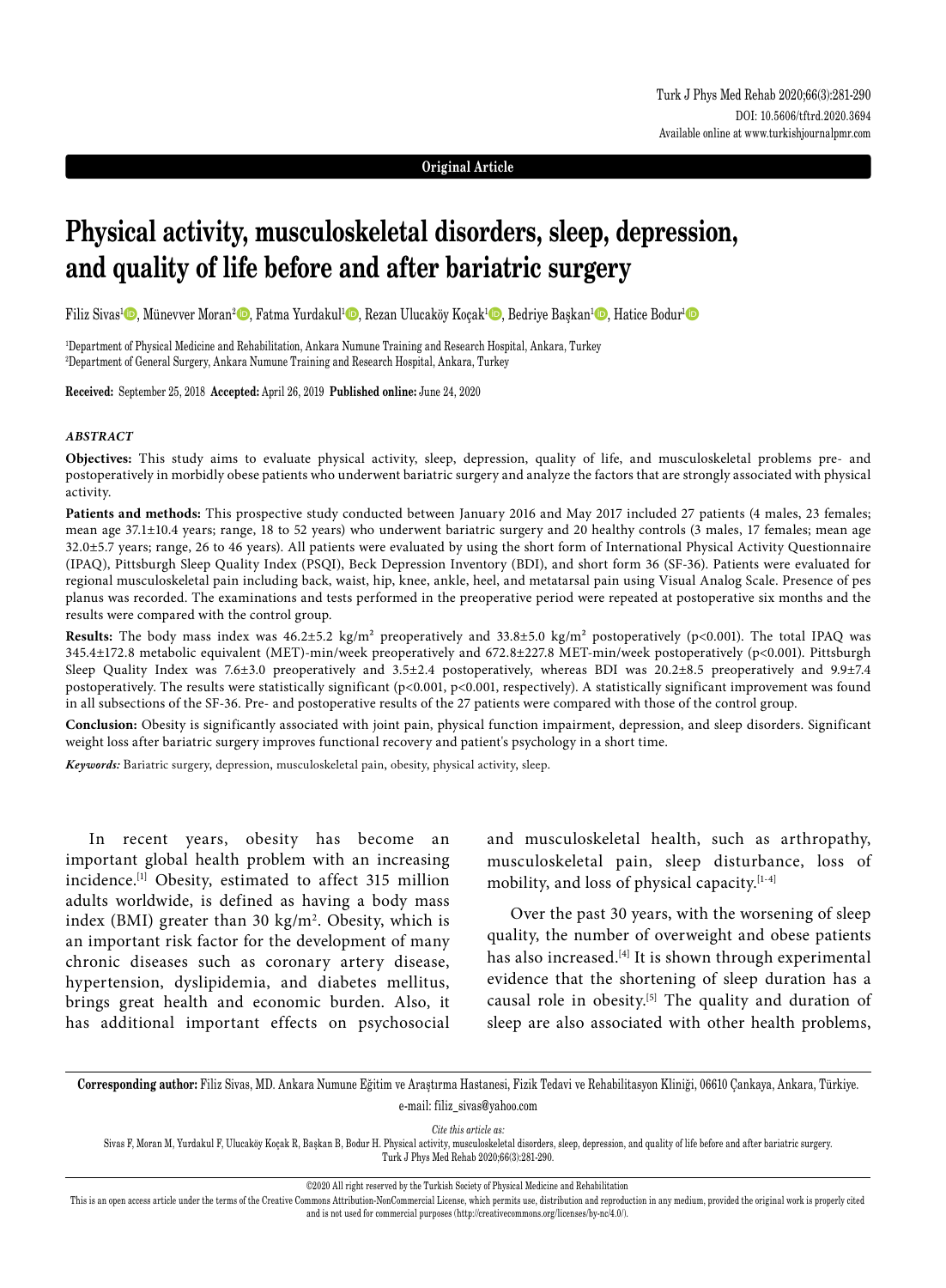including psychological problems.<sup>[6]</sup> Severe obese patients with pain are at increased risk of depression, disability, and loss of work.[3] For this reason, the effect of bariatric surgery on physical function and consequently its impact on quality of life (QoL) and productivity could be important.<sup>[2]</sup>

Excess weight can lead to joint damage and pain, which result in restriction of activity and difficulty in walking.[7] Physical activities including lifting weights and group fitness aerobic exercises as well as exercise education encourage a healthy lifestyle.<sup>[8-10]</sup> In adults, limitations of functional mobility that are determined using gait testing are associated with low QoL, chronic pain, and premature mortality.<sup>[11]</sup> High BMI changes the structure and composition of joint cartilage by causing abnormal load increase in joints. Obesity, under the influence of genes and environmental factors, is the most important modifiable risk factor for the progression of osteoarthritis and other musculoskeletal disorders.[2,12] Before bariatric surgery, 65-100% of severe obese patients have musculoskeletal symptoms and pain in the hip, knee, ankle, and lumbar spine. [3] Bariatric surgery reduces the long-term risk of developing work-restricting musculoskeletal pain and increases the likelihood of recovering from such pain.[13]

Bariatric surgery for severe obesity is associated with long-term weight loss, improved risk factors, and decreased overall mortality.<sup>[14]</sup> There are a large number of studies investigating musculoskeletal disorders, QoL, and functional capacity in obese patients undergoing bariatric surgery.<sup>[1,2,7,11,12,15]</sup> Ryder et al.<sup>[11]</sup> argued that greater QoL was strongly associated with weight loss among patients who underwent gastric bypass surgery. El-Khani et al.<sup>[2]</sup> showed that musculoskeletal pain decreased after obesity surgery.

To our knowledge, studies to date have not analyzed the effects of depression, sleep disorder, age, and BMI on physical activity. In this study, we aimed to evaluate physical activity, sleep, depression, QoL, and musculoskeletal problems pre- and postoperatively in morbidly obese patients who underwent bariatric surgery and analyze the factors that are strongly associated with physical activity.

## **PATIENTS AND METHODS**

This prospective study was conducted at Ankara Numune Training and Research Hospital between January 2016 and May 2017. The study included 27 patients (4 males, 23 females; mean age 37.1±10.4 years; range, 18 to 52 years) with a BMI of 37 kg/m<sup>2</sup> or more who were performed bariatric surgery and then followed-up by the Department of General Surgery. The control group consisted of 20 healthy subjects (3 males, 17 females; mean age 32.0±5.7 years; range, 26 to 46 years) who applied to the physical medicine and rehabilitation outpatient clinic for different reasons and whose laboratory studies were conducted. The excluding criteria were low limb fracture, neurological diseases, immunological (rheumatic) disease, and using wheelchair. The study protocol was approved by the Ankara Numune Training and Research Hospital Ethics Committee (decision no: 505-2015). A written informed consent was obtained from each participant. The study was conducted in accordance with the principles of the Declaration of Helsinki.

Demographic data (age, sex, marital status, and professional occupation) were recorded. Body mass index of the participants were analyzed. They were classified according to their BMI values: those between 18-25 kg/m<sup>2</sup> as normal weight, 25.1-29.9 kg/m<sup>2</sup> as overweight, and those over  $>30$  kg/m<sup>2</sup> as obese.<sup>[16]</sup>

Prior to bariatric surgery, all patients were evaluated in terms of comorbid conditions, the medications used, and eating habits by a committee including endocrine, psychiatric, and general surgery specialists, and the operation decision was established for eligible patients.

All patients were evaluated for their physical activity levels by using the Turkish version of the short form of International Physical Activity Questionnaire  $(IPAQ).$ <sup>[17-19]</sup> The duration of vigorous physical activity (basketball, weight lifting, etc.) and moderate physical activity (light weight bearing, dance, etc.), walking, and daily sitting times in the last seven days were evaluated with this questionnaire. The total physical activity score (metabolic equivalent [MET]-min/week) was calculated by converting vigorous, moderate activities, and walking and sitting time to MET, which corresponded to the basal metabolic rate.[17] According to total physical activity score, participants' physical activity levels were classified as low, medium, and high. Low level was accepted as below 600 MET-min/week, medium level as between 600-3000 MET-min/week, and high level as above 3000 MET-min/week.

Turkish version of Pittsburgh Sleep Quality Index (PSQI) was used to assess sleep problems.[20,21] Pittsburgh Sleep Quality Index is a self-reported scale with seven components including subjective sleep quality, sleep latency, sleep duration, habitual sleep efficiency, sleep disturbance, use of sleeping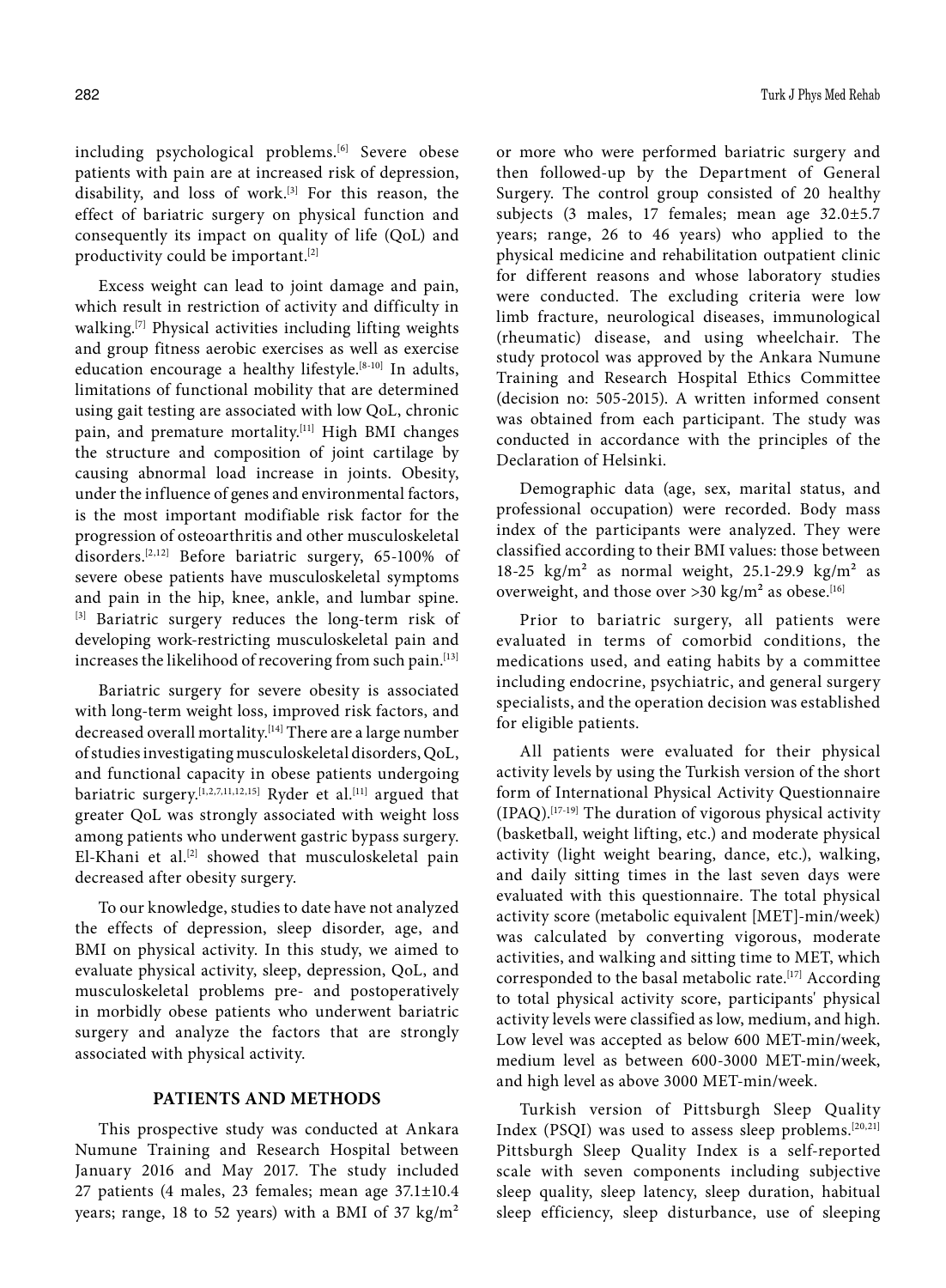Bariatric surgery, quality of life 283

medication, and daytime dysfunction. If the total score is greater than 5, it indicates bad sleep quality.

Beck Depression Inventory (BDI) was used to evaluate the psychological status.[22] Having a score of ≥9 BDI indicates depression. The QoL was evaluated using Short Form-36 (SF-36).[23,24]

All patients participating in this study were evaluated for regional musculoskeletal pain including back, waist, hip, knee, heel, and metatarsal pain using a 10-cm Visual Analog Scale (VAS). Presence of pes planus was recorded.

The examinations and tests performed in the preoperative period were repeated at postoperative sixth month and the results were compared with the control group.

### **Statistical analysis**

Power analysis was performed for the sample size with G\*Power version 3.0.10 program (Heinrich-Heine-Universität Düsseldorf, Düsseldorf, Germany). It was determined that at least 27 patients should be included for the pre-post test analysis to obtain a power (1-β) of 0.80. The IBM SPSS for Windows 20.0 software (IBM Corp., Armonk, NY, USA) was used for statistical analyses. Shapiro-Wilk test was used to test normality. General descriptive statistics were summarized as mean ± standard deviation and median (minimum-maximum) for continuous variables. Categorical data were summarized with number and percentage. Chi-square test was used for comparison of nominal variables between groups. Continuous variables were compared with Mann-Whitney U test or Student's t-test. Pre- and postoperative outcomes were evaluated by paired samples t-test or Wilcoxon test. Spearman correlation coefficient was used to analyze the association between QoL and clinical variables. Multiple linear regression analysis was performed to identify variables that were potentially associated with IPAQ. Analyses provided the regression assumptions including the linear relationship between IPAQ and the independent variables, homoscedasticity, and suitable sample size. The results were evaluated in a confidence interval of 95% and statistical significance was set at p<0.05.

### **RESULTS**

Mean BMIs of the patients and controls were 46.2 kg/m² (37-58 kg/m²) and 22.9 kg/m² (19-30 kg/m²), respectively. The comparative demographic data are shown in Table 1.

Patients were evaluated preoperatively and at postoperative sixth month using BMI, physical activity, sleep, depression, and QoL scales. The mean BMI was  $46.2 \pm 5.2$  kg/m<sup>2</sup> preoperatively

| <b>TABLE 1</b><br>Demographic characteristics of patient and control groups |                |                 |                 |          |                   |                |               |  |
|-----------------------------------------------------------------------------|----------------|-----------------|-----------------|----------|-------------------|----------------|---------------|--|
|                                                                             |                | Patients (n=27) |                 |          | Controls $(n=20)$ |                |               |  |
|                                                                             | n              | $\%$            | Mean±SD         | n        | $\%$              | Mean±SD        | $\mathcal{P}$ |  |
| Age (year)                                                                  |                |                 | $37.1 \pm 10.4$ |          |                   | $32.0 \pm 5.7$ | >0.05         |  |
| Sex                                                                         |                |                 |                 |          |                   |                | >0.05         |  |
| Female                                                                      | 23             |                 |                 | 17       |                   |                |               |  |
| Male                                                                        | $\overline{4}$ |                 |                 | 3        |                   |                |               |  |
| Body mass index (preoperative)                                              |                |                 | $46.2 \pm 5.2$  |          |                   |                |               |  |
| Pes planus                                                                  |                |                 |                 |          |                   |                | < 0.05        |  |
| $^{(+)}$                                                                    | 10             | 37              |                 | 1        | 5                 |                |               |  |
| $\left( -\right)$                                                           | 17             | 63              |                 | 19       | 95                |                |               |  |
| Marital status                                                              |                |                 |                 |          |                   |                | >0.05         |  |
| Married                                                                     | 17             | 63              |                 | 16       | 80                |                |               |  |
| Single                                                                      | 10             | 37              |                 | 4        | 20                |                |               |  |
| Occupation                                                                  |                |                 |                 |          |                   |                | < 0.001       |  |
| Active                                                                      | 10             | 37              |                 | 19       | 95                |                |               |  |
| Inactive                                                                    | 17             | 63              |                 | 1        | 5                 |                |               |  |
| Comorbid conditions                                                         |                |                 |                 |          |                   |                | < 0.05        |  |
| Hypertension                                                                | 5              | 18.5            |                 | 1        | 5                 |                |               |  |
| Diabetes mellitus                                                           | 4              | 14.2            |                 | $\Omega$ | $\Omega$          |                |               |  |
| No comorbidity                                                              | 18             | 66.7            |                 | 19       | 95                |                |               |  |
| SD: Standard deviation.                                                     |                |                 |                 |          |                   |                |               |  |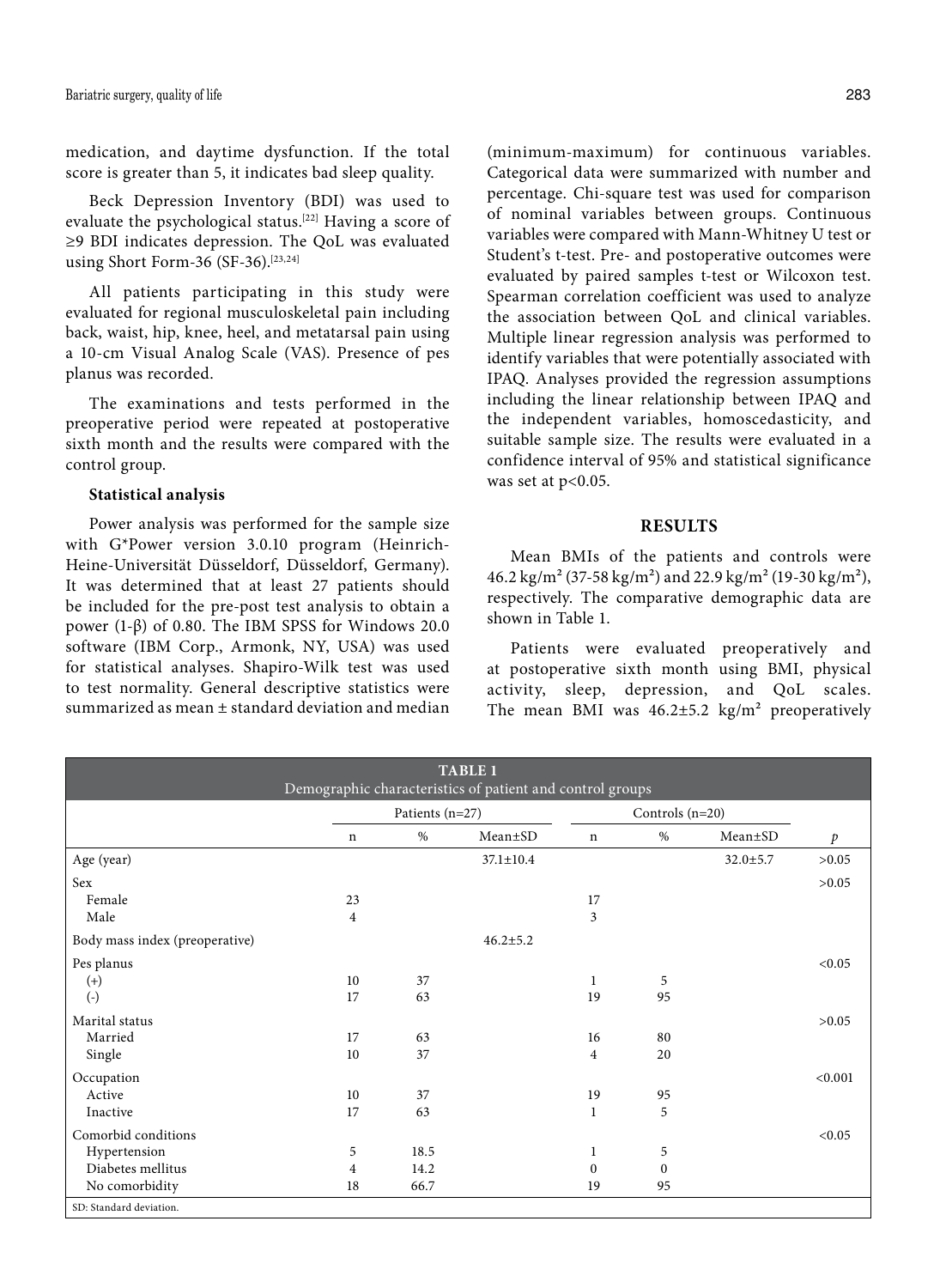| <b>TABLE 2</b>                                                                                                                                           |                 |        |              |                 |               |              |               |  |  |
|----------------------------------------------------------------------------------------------------------------------------------------------------------|-----------------|--------|--------------|-----------------|---------------|--------------|---------------|--|--|
| Comparison of clinical parameters of patient group pre- and postoperatively                                                                              |                 |        |              |                 |               |              |               |  |  |
|                                                                                                                                                          | Preoperative    |        |              |                 | Postoperative |              |               |  |  |
|                                                                                                                                                          | Mean±SD         | Median | Min-Max      | Mean±SD         | Median        | Min-Max      | $\mathcal{P}$ |  |  |
| Body mass index $(kg/m2)$                                                                                                                                | $46.2 \pm 5.2$  |        |              | $33.8 \pm 5.0$  |               |              | < 0.001       |  |  |
| <b>IPAQ</b>                                                                                                                                              | 345.4±172.8     |        |              | 672.8±227.8     |               |              | < 0.001       |  |  |
| Walking time (min)                                                                                                                                       | 318.3±167.6     |        |              | 601.9±234.7     |               |              | < 0.001       |  |  |
| Moderate activity                                                                                                                                        | 18.4±54.4       |        |              | $73.3 \pm 96.3$ |               |              | < 0.001       |  |  |
| Vigorous activity                                                                                                                                        | $00.0 \pm 00.0$ |        |              | $28.1 \pm 87.9$ |               |              | < 0.001       |  |  |
| <b>PSOI</b>                                                                                                                                              | $7.6 \pm 3.0$   |        |              | $3.5 \pm 2.4$   |               |              | < 0.001       |  |  |
| Sleep quality                                                                                                                                            | $1.2 \pm 1.2$   |        |              | $0.4 + 0.9$     |               |              | 0.004         |  |  |
| Sleep latency                                                                                                                                            | $1.5 \pm 0.7$   |        |              | $0.8 + 0.7$     |               |              | 0.008         |  |  |
| Sleep duration                                                                                                                                           | $1.0 + 0.1$     |        |              | $0.5 \pm 1.0$   |               |              | 0.008         |  |  |
| Habitual sleep efficiency                                                                                                                                | $0.9 \pm 0.3$   |        |              | $0.1 + 0.0$     |               |              | 0.002         |  |  |
| Sleep disturbance                                                                                                                                        | $2.0 \pm 0.5$   |        |              | $1.3 \pm 0.4$   |               |              | < 0.001       |  |  |
| Use of sleeping medication                                                                                                                               | $1.3 \pm 0.8$   |        |              | $0.5 + 0.5$     |               |              | < 0.001       |  |  |
| Daytime dysfunction                                                                                                                                      | $0.6 + 0.1$     |        |              | $0.2 \pm 0.1$   |               |              | 0.013         |  |  |
| <b>Beck Depression Inventory</b>                                                                                                                         | $20.2 \pm 8.5$  |        |              | $9.9 + 7.4$     |               |              | < 0.001       |  |  |
| SF-36-physical function                                                                                                                                  | 38.7±19.8       | 35     | $10 - 85$    | $89.0 \pm 10.5$ | 90            | 70-100       | < 0.001       |  |  |
| SF-36-physical role                                                                                                                                      | $22.2 \pm 31.3$ | 0.00   | $0.00 - 100$ | $86.1 \pm 28.9$ | 100           | $0.00 - 100$ | < 0.001       |  |  |
| SF-36-pain                                                                                                                                               | $45.7 \pm 17.3$ | 41     | 22-100       | $72.8 \pm 24.7$ | 74            | $12 - 100$   | < 0.001       |  |  |
| SF-36-general health                                                                                                                                     | $33.3 \pm 16.7$ | 35     | $0 - 72$     | $72.1 \pm 15.3$ | 77            | 27-100       | < 0.001       |  |  |
| SF-36-energy                                                                                                                                             | 37.6±20.0       | 35     | $5 - 75$     | $73.5 \pm 16.8$ | 70            | 40-100       | < 0.001       |  |  |
| SF-36-social functions                                                                                                                                   | 49.5±25.4       | 50     | 12.5-100     | 82.9±19.0       | 87.50         | 25-100       | < 0.001       |  |  |
| SF-36-emotional role                                                                                                                                     | 34.6±39.7       | 33.30  | $0.00 - 100$ | $93.3 \pm 23.8$ | 100           | $0 - 100$    | < 0.001       |  |  |
| SF-36-mental health                                                                                                                                      | $56.7 \pm 17.8$ | 60     | $20 - 92$    | $75.1 \pm 14.9$ | 76            | 28-96        | < 0.001       |  |  |
| VAS-back                                                                                                                                                 | $3.0 \pm 3.0$   | 3.00   | $0 - 10.00$  | $1.4 \pm 2.1$   | 0.00          | $0 - 8.00$   | 0.004         |  |  |
| VAS-waist                                                                                                                                                | $4.0 \pm 3.2$   | 4.00   | $0-10.00$    | $1.3 \pm 2.4$   | 0.00          | $0-10.00$    | 0.001         |  |  |
| VAS-hip                                                                                                                                                  | $2.1 \pm 2.7$   | 0.00   | $0 - 8.00$   | $0.4 \pm 0.9$   | 0.00          | $0 - 3.00$   | 0.001         |  |  |
| VAS-knee                                                                                                                                                 | $4.8 + 3.8$     | 4.00   | $0 - 10.00$  | $0.8 + 1.4$     | 0.00          | $0 - 5.00$   | < 0.001       |  |  |
| VAS-heel                                                                                                                                                 | $3.6 \pm 3.5$   | 3.00   | $0-10.00$    | $0.6 + 1.4$     | 0.00          | $0 - 5.00$   | < 0.001       |  |  |
| VAS-metatars                                                                                                                                             | $3.9 + 3.3$     | 4.00   | $0-10.00$    | $0.3 \pm 1.3$   | 0.00          | $0 - 5.00$   | < 0.001       |  |  |
| IPAQ: Short form of International Physical Activity Questionnaire; PSQI: Pittsburgh Sleep Quality Index; SF-36: Short Form-36; VAS: Visual Analog Scale. |                 |        |              |                 |               |              |               |  |  |

and  $33.8\pm5.0$  kg/m<sup>2</sup> postoperatively, with a statistically significant difference (p<0.001). The total IPAQ was 345.4±172.8 MET-min/week preoperatively and 672.8±227.8 MET-min/week postoperatively (p<0.001). Mean walking time was 318.3±167.6 MET-min/week preoperatively and 601.9±234.7 MET-min/week postoperatively (p<0.001). The moderate activity score was 18.4±54.4 MET-min/week preoperatively and 73.3±96.3 MET-min/week postoperatively (p<0.001). Vigorous activity score was 28.1±87.9 MET-min/week postoperatively, although it was 00.0±00.0 MET-min/week preoperatively (p<0.001). Pittsburgh Sleep Quality Index was 7.6±3.0 preoperatively and  $3.5\pm2.4$  postoperatively (p<0.001), and all of the subgroups of PSQI were improved postoperatively in obese patients (p<0.05). Beck Depression Inventory was 20.2±8.5 preoperatively and  $9.9\pm7.4$  postoperatively (p<0.001). A statistically significant improvement was found in all subsections of the SF-36 (Table 2).

Patients were examined for their musculoskeletal system. Statistically significant improvement in VAS was observed in all regions of the patient group postoperatively when compared with preoperative values (Table 2).

Factors affecting IPAQ score were analyzed in all 47 participants. Pittsburgh Sleep Quality Index total score was not different among males and females (IPAQ females: 476.78; IPAQ males: 722.6±799.2; p=0.709). Multiple linear regression analysis was performed for the factors that were correlated with IPAQ. Results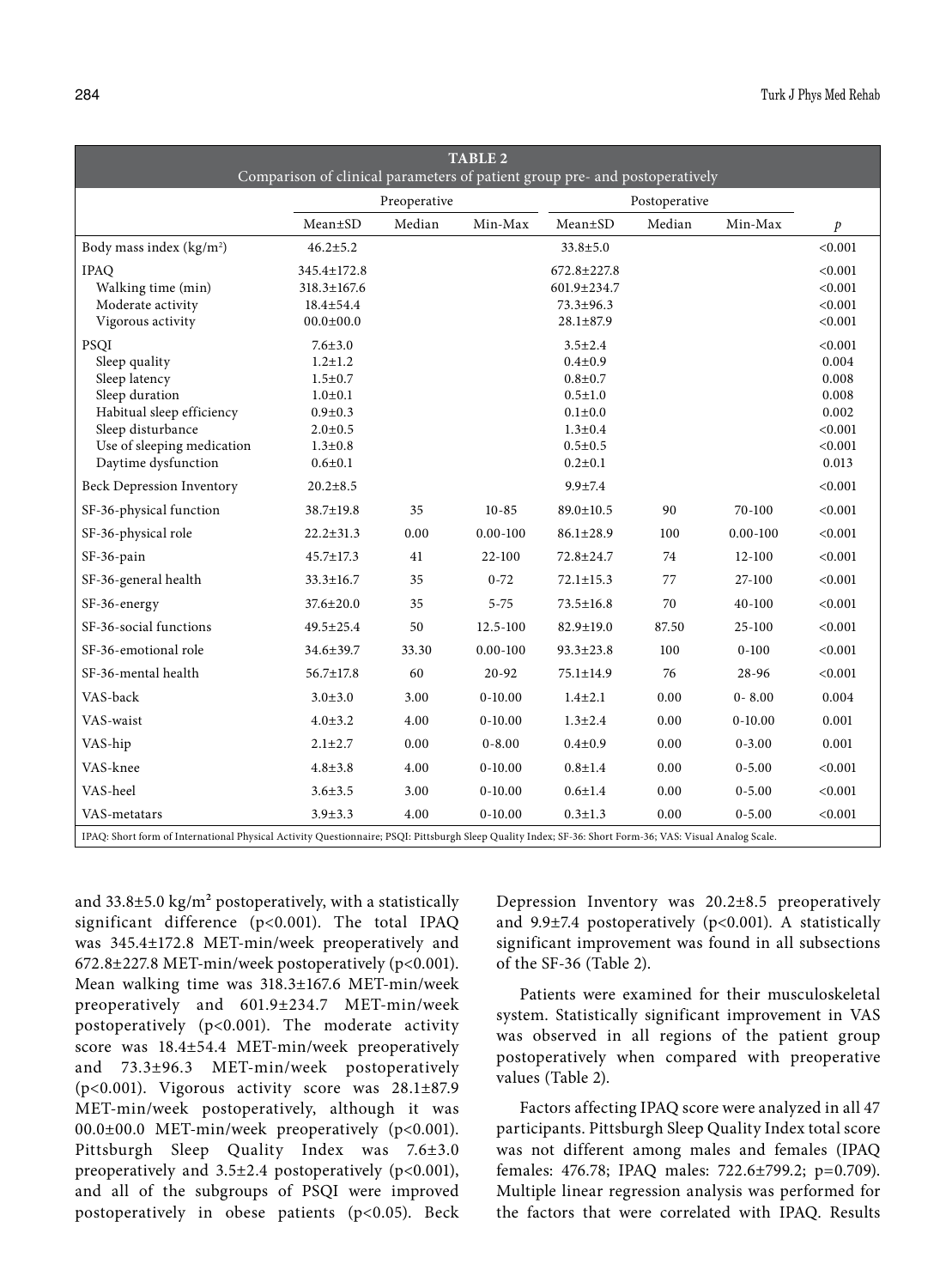| <b>TABLE 3</b><br>Relationship between short form of International Physical Activity Questionnaire and<br>clinical variables                                                                                                     |          |      |       |          |         |  |  |  |
|----------------------------------------------------------------------------------------------------------------------------------------------------------------------------------------------------------------------------------|----------|------|-------|----------|---------|--|--|--|
| <b>IPAQ</b>                                                                                                                                                                                                                      | B        | SE.  | $p^*$ |          | 95% CI  |  |  |  |
| Age                                                                                                                                                                                                                              | $-7.54$  | 8.34 | 0.371 | $-24.73$ | 9.29    |  |  |  |
| <b>Beck Depression Inventory</b>                                                                                                                                                                                                 | 0.98     | 9.66 | 0.922 | $-18.53$ | 20.45   |  |  |  |
| Body mass index                                                                                                                                                                                                                  | $-16.38$ | 7.67 | 0.038 | $-28.95$ | $-6.78$ |  |  |  |
| $R^2 = 0.21$<br>$F = 3.69$                                                                                                                                                                                                       |          |      |       |          |         |  |  |  |
| IPAQ: Short form of International Physical Activity Questionnaire; B: Regression coefficient; SE: Standard error; CI: Confidence<br>interval; * Multivariate regression analyses; R <sup>2</sup> : Coefficient of determination. |          |      |       |          |         |  |  |  |

indicated that the only factor associated with IPAQ was BMI (Table 3).

The preoperative results of the patients were compared with those in the control group. Preoperatively, the mean BMIs of the patient and control groups were  $46.2 \pm 5.2$  kg/m<sup>2</sup> and  $22.9 \pm 2.4$  kg/m<sup>2</sup>, respectively, with a statistically significant difference (p<0.001). It was seen that IPAQ of the patients was 345.4±172.8 MET-min/week preoperatively whereas it was 740.3±698.6 MET-min/week in the control

group with a statistically significant difference (p=0.021). Preoperatively, the PSQI of the patients was 7.6±3.0, while in the control group it was 5.4±2.6 with a statistically significant difference (p=0.007). Preoperatively, patient and control groups' BDIs were 20.2±8.5 and 6.0±3.6, respectively, with a statistically significant difference (p<0.001). A statistically significant difference was found in all subsections of the SF-36. The results were significantly higher in the control group (Table 4).

| <b>TABLE 4</b>                                                                                         |                                                                                                                                                          |                 |                                     |                   |                 |               |  |  |  |  |
|--------------------------------------------------------------------------------------------------------|----------------------------------------------------------------------------------------------------------------------------------------------------------|-----------------|-------------------------------------|-------------------|-----------------|---------------|--|--|--|--|
| Comparison of clinical parameters of control group with pre- and postoperative values of patient group |                                                                                                                                                          |                 |                                     |                   |                 |               |  |  |  |  |
|                                                                                                        | Preoperative<br>values of patients                                                                                                                       | Controls        | Postoperative<br>values of patients |                   | Controls        |               |  |  |  |  |
|                                                                                                        | $Mean \pm SD$                                                                                                                                            | $Mean \pm SD$   | $\mathcal{P}$                       | $Mean \pm SD$     | $Mean \pm SD$   | $\mathcal{P}$ |  |  |  |  |
| Body mass index $(kg/m2)$                                                                              | $46.2 \pm 5.2$                                                                                                                                           | $22.9 \pm 2.4$  | < 0.001                             | 33.8±4.98         | $22.9 \pm 2.4$  | < 0.001       |  |  |  |  |
| <b>IPAO</b>                                                                                            | 345.4±172.8                                                                                                                                              | 740.3±698.6     | 0.021                               | $672.8 \pm 227.8$ | 740.3±698.6     | 0.258         |  |  |  |  |
| PSQI                                                                                                   | $7.6 \pm 3.0$                                                                                                                                            | $5.4 \pm 2.6$   | 0.007                               | $3.5 \pm 2.4$     | $5.4 \pm 2.6$   | 0.027         |  |  |  |  |
| <b>Beck Depression Inventory</b>                                                                       | $20.2 \pm 8.5$                                                                                                                                           | $6.0 \pm 3.6$   | < 0.001                             | $9.9 \pm 7.4$     | $6.0 \pm 3.6$   | 0.084         |  |  |  |  |
| SF-36-physical function                                                                                | 38.7±19.8                                                                                                                                                | $93.2 \pm 11.7$ | < 0.001                             | $89.0 \pm 10.5$   | $93.2 \pm 11.7$ | < 0.001       |  |  |  |  |
| SF-36-physical role                                                                                    | $22.2 \pm 31.3$                                                                                                                                          | $89.5 \pm 20.9$ | < 0.001                             | $86.1 \pm 28.9$   | $89.5 \pm 20.9$ | 0.427         |  |  |  |  |
| $SF-36-pain$                                                                                           | $45.7 \pm 17.3$                                                                                                                                          | 74.1±17.0       | < 0.001                             | 72.8±24.7         | $74.1 \pm 17.0$ | 0.008         |  |  |  |  |
| SF-36-general health                                                                                   | $33.3 \pm 16.7$                                                                                                                                          | $66.4 \pm 13.2$ | < 0.001                             | $72.1 \pm 15.3$   | $66.4 \pm 13.2$ | 0.615         |  |  |  |  |
| SF-36-energy                                                                                           | $37.6 \pm 20.0$                                                                                                                                          | $69.2 \pm 11.2$ | < 0.001                             | $73.5 \pm 16.8$   | $69.2 \pm 11.2$ | 0.153         |  |  |  |  |
| SF-36-social functions                                                                                 | $49.5 \pm 25.4$                                                                                                                                          | $87.3 \pm 13.9$ | < 0.001                             | $82.9 \pm 19.0$   | $87.3 \pm 13.9$ | < 0.001       |  |  |  |  |
| SF-36-emotional role                                                                                   | $34.6 \pm 39.7$                                                                                                                                          | $96.4 \pm 10.7$ | < 0.001                             | $93.3 \pm 23.8$   | $96.4 \pm 10.7$ | < 0.001       |  |  |  |  |
| SF-36-mental health                                                                                    | $56.7 \pm 17.8$                                                                                                                                          | $60.1 \pm 43.7$ | < 0.001                             | $75.1 \pm 14.9$   | $60.1 \pm 43.7$ | < 0.001       |  |  |  |  |
| VAS-back                                                                                               | $3.0 \pm 3.0$                                                                                                                                            | $3.1 \pm 2.7$   | 0.843                               | $1.4 \pm 2.1$     | $3.1 \pm 2.7$   | 0.028         |  |  |  |  |
| VAS-waist                                                                                              | $4.0 \pm 3.2$                                                                                                                                            | $3.0 \pm 1.7$   | 0.252                               | $1.3 \pm 2.4$     | $3.0 \pm 1.7$   | < 0.001       |  |  |  |  |
| VAS-hip                                                                                                | $2.1 \pm 2.7$                                                                                                                                            | $0.9 + 2.2$     | 0.034                               | $0.4 + 0.9$       | $0.9 + 2.2$     | 0.948         |  |  |  |  |
| VAS-knee                                                                                               | $4.8 \pm 3.8$                                                                                                                                            | $4.8 + 3.8$     | < 0.001                             | $0.8 + 1.4$       | $1.2 \pm 2.2$   | 0.855         |  |  |  |  |
| VAS-heel                                                                                               | $3.6 \pm 3.5$                                                                                                                                            | $1.3 \pm 2.2$   | 0.009                               | $0.6 \pm 1.4$     | $0.6 \pm 1.4$   | 0.407         |  |  |  |  |
| VAS-metatarsal                                                                                         | $3.9 \pm 3.3$                                                                                                                                            | $1.2 \pm 2.3$   | 0.002                               | $0.3 \pm 1.3$     | $0.7 \pm 1.3$   | 0.873         |  |  |  |  |
|                                                                                                        | IPAQ: Short Form of International Physical Activity Questionnaire; PSQI: Pittsburgh Sleep Quality Index; SF-36: Short Form-36; VAS: Visual Analog Scale. |                 |                                     |                   |                 |               |  |  |  |  |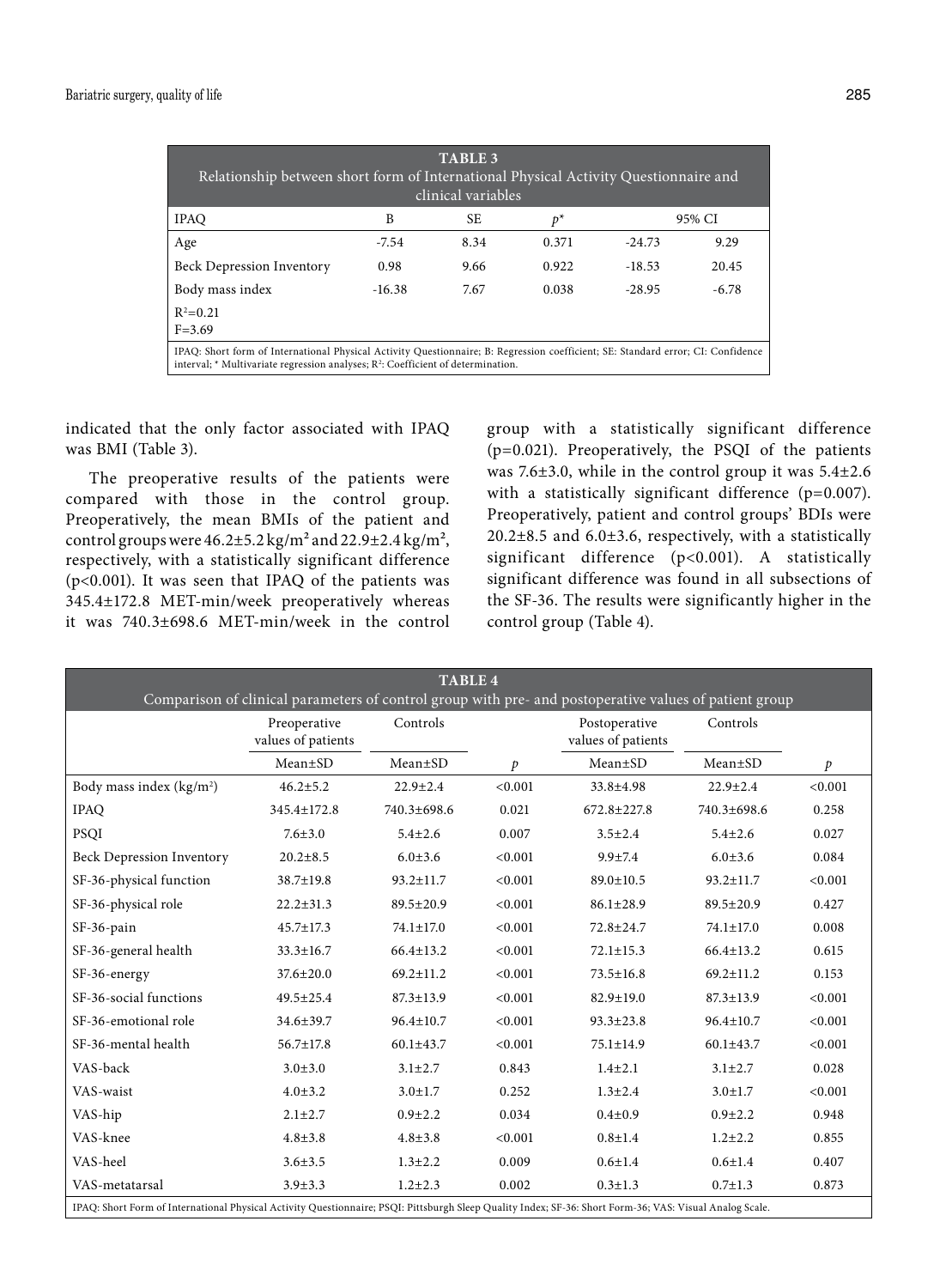| <b>TABLE 5</b><br>Association between quality of life and pre- and postoperative clinical variables |                                                                                                                                                                          |                  |            |                   |            |                     |                   |                  |  |
|-----------------------------------------------------------------------------------------------------|--------------------------------------------------------------------------------------------------------------------------------------------------------------------------|------------------|------------|-------------------|------------|---------------------|-------------------|------------------|--|
| r                                                                                                   | Physical<br>function                                                                                                                                                     | Physical<br>role | Pain       | General<br>health | Energy     | Social<br>functions | Emotional<br>role | Mental<br>health |  |
| Preoperative values                                                                                 |                                                                                                                                                                          |                  |            |                   |            |                     |                   |                  |  |
| BMI                                                                                                 | $-0.189$                                                                                                                                                                 | $-0.070$         | $-0.282$   | $-0.140$          | 0.167      | 0.141               | $-0.243$          | 0.218            |  |
| <b>IPAQ</b>                                                                                         | 0.043                                                                                                                                                                    | $-0.035$         | 0.139      | 0.238             | $-0.055$   | $-0.284$            | 0.226             | $-0.042$         |  |
| <b>BDI</b>                                                                                          | $-0.044$                                                                                                                                                                 | $-0.484*$        | $-0.329$   | $-0.312$          | $-0.535**$ | $-0.213$            | $-0.610**$        | $-0.486*$        |  |
| <b>PSOI</b>                                                                                         | $-0.340$                                                                                                                                                                 | $-0.397*$        | $-0.468*$  | $-0.422*$         | $-0.462*$  | $-0.304$            | $-0.543**$        | $-0.097$         |  |
| Postoperative values                                                                                |                                                                                                                                                                          |                  |            |                   |            |                     |                   |                  |  |
| BMI                                                                                                 | $-0.036$                                                                                                                                                                 | 0.250            | 0.249      | $-0.436*$         | 0.084      | 0.179               | 0.226             | $-0.105$         |  |
| <b>IPAQ</b>                                                                                         | $-0.74$                                                                                                                                                                  | 0.188            | $-0.220$   | 0.285             | $-0.077$   | 0.043               | 0.047             | $-0.128$         |  |
| <b>BDI</b>                                                                                          | $-0.270$                                                                                                                                                                 | $-0.463*$        | $-0.409*$  | $-0.237$          | $-0.668**$ | $-0.661**$          | $-0.428*$         | $-0.545**$       |  |
| <b>PSOI</b>                                                                                         | $-0.403*$                                                                                                                                                                | $-0.506*$        | $-0.613**$ | $-0.301$          | $-0.538**$ | $-0.547**$          | $-0.403*$         | $-0.388*$        |  |
|                                                                                                     | BMI: Body mass index; IPAQ: Short form of International Physical Activity Questionnaire; BDI: Beck Depression Inventory; PSQI: Pittsburgh Sleep Quality Index; * p<0.05; |                  |            |                   |            |                     |                   |                  |  |

\*\* p<0.01; r: Correlation coefficient.

The results of the patient group at postoperative sixth month were compared with the control group again. Postoperatively, the mean BMIs of the patient and control groups were  $33.8 \pm 5.0$  kg/m<sup>2</sup> and  $22.9\pm2.4$  kg/m<sup>2</sup>, respectively, with a statistically significant difference (p<0.001). The patients still had more weight than the controls. Postoperatively, IPAQ values of the patient and control groups were 672.8±227.8 MET-min/week and 740.3±698.6 MET-min/week, respectively, with no statistically significant difference (p=0.258). Postoperatively, PSQI values of the patient and control groups were 3.5±2.4 and 5.4±2.6, respectively, with a statistically significant difference (p=0.027). Postoperatively, BDI values of the patient and control groups were 9.9±7.4 and 6.0±3.6, respectively, with no statistically

significant difference (p=0.084). There was no statistically significant difference between the patient and control groups in the physical role functioning, general health, and vitality sub-units of the SF-36, but there was a statistically significant difference in the other sub-units. A significant improvement was observed in favor of the patient group (Table 4).

There was no significant difference in preoperative back and low back pain between the two groups while the severity of hip, knee, heel, and metatarsal pain was statistically significantly higher in the patient group compared with the control group ( $p=0.034$ ,  $p<0.001$ , p=0.009, p=0.002) (Table 4).

There was a significant difference between the two groups in terms of postoperative lumbar and back

| <b>TABLE 6</b><br>Association between musculoskeletal pain and pre- and postoperative clinical variables                                                                                                           |          |           |          |          |          |              |  |  |
|--------------------------------------------------------------------------------------------------------------------------------------------------------------------------------------------------------------------|----------|-----------|----------|----------|----------|--------------|--|--|
| r                                                                                                                                                                                                                  | Back-VAS | Waist-VAS | Knee-VAS | Hip-VAS  | Heel-VAS | Metatars-VAS |  |  |
| Preoperative values                                                                                                                                                                                                |          |           |          |          |          |              |  |  |
| BMI                                                                                                                                                                                                                | $-0.259$ | $-0.185$  | $-0.111$ | $-0.221$ | $-0.172$ | $-0.207$     |  |  |
| <b>IPAQ</b>                                                                                                                                                                                                        | $-0.037$ | $-0.055$  | $-0.244$ | $-0.083$ | 0.038    | $-0.217$     |  |  |
| <b>BDI</b>                                                                                                                                                                                                         | $-0.179$ | 0.144     | 0.133    | 0.500    | 0.098    | 0.242        |  |  |
| <b>PSQI</b>                                                                                                                                                                                                        | 0.368    | 0.243     | $-0.084$ | 0.280    | 0.086    | 0.146        |  |  |
| Postoperative values                                                                                                                                                                                               |          |           |          |          |          |              |  |  |
| BMI                                                                                                                                                                                                                | $-0.212$ | $-0.245$  | 0.119    | 0.001    | $-0.115$ | $-0.228$     |  |  |
| <b>IPAQ</b>                                                                                                                                                                                                        | 0.082    | 0.083     | $-0.064$ | $-0.090$ | 0.051    | 0.257        |  |  |
| <b>BDI</b>                                                                                                                                                                                                         | $-0.034$ | 0.294     | 0.357    | 0.010    | 0.280    | 0.239        |  |  |
| <b>PSOI</b>                                                                                                                                                                                                        | 0.146    | 0.429     | 0.181    | 0.178    | 0.251    | 0.181        |  |  |
| BMI: Body mass index; IPAQ: Short Form of International Physical Activity Questionnaire; BDI: Beck Depression Inventory; PSQI: Pittsburgh Sleep<br>Quality Index; * p<0.05, ** p<0.01; r: Correlation coefficient. |          |           |          |          |          |              |  |  |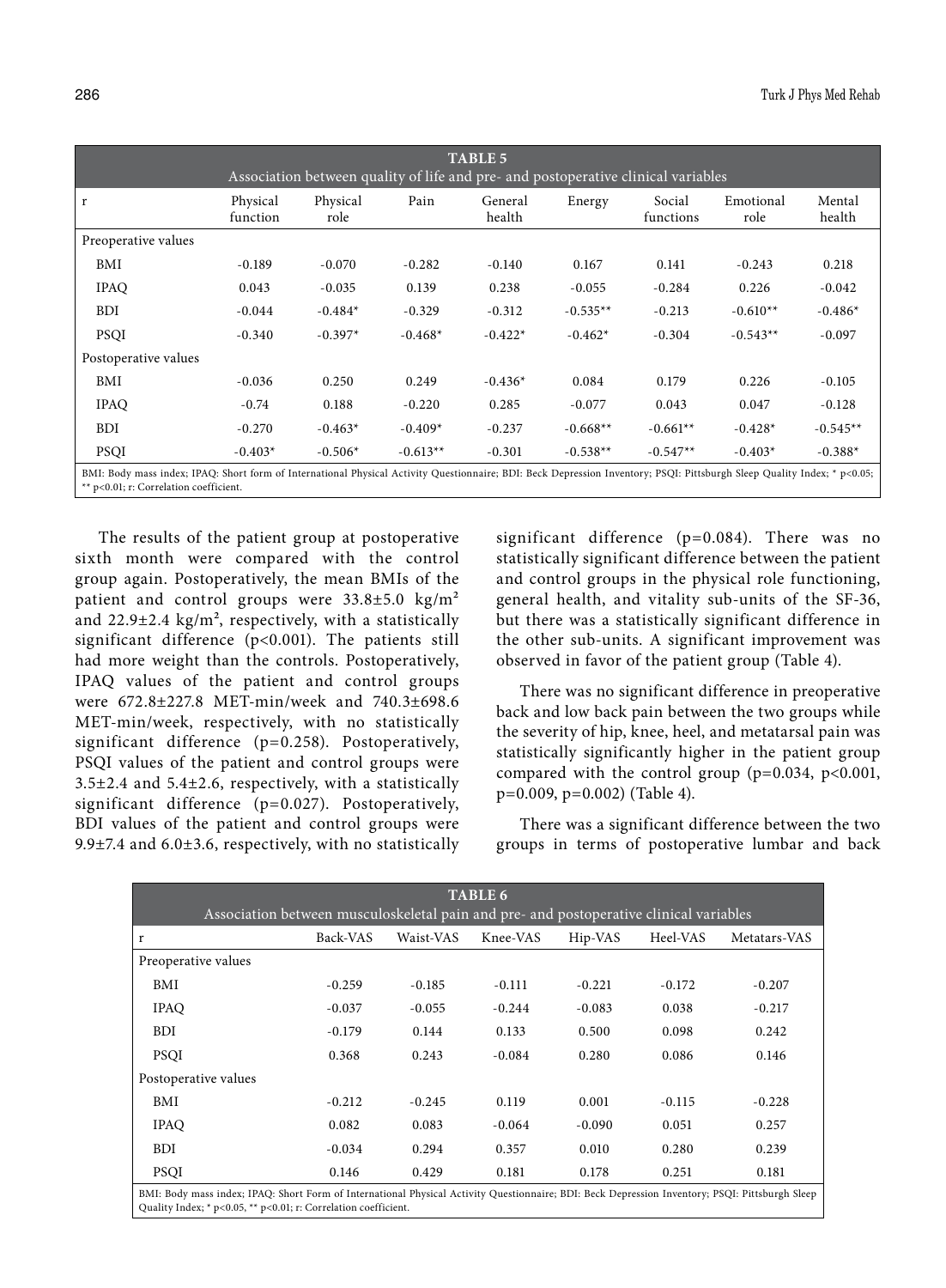pain ( $p=0.028$ ,  $p<0.001$ ) while there was no difference in terms of other joint pain. At the end of the sixth month, there was a marked improvement in the pain level of the patients in all regions compared with the controls (Table 4).

The relationship between the QoL of the patients pre- and postoperatively and age, BMI, IPAQ, PSQI, and BDI was evaluated. Short Fom 36 was found to be associated with BDI and PSQI ( $p<0.05$ ) (Table 5).

There was no significant correlation between regional musculoskeletal pain pre- and postoperatively and age, BMI, IPAQ, PSQI, and BDI (Table 6).

There was a positive correlation between BDI and PSQI in the pre- and postoperative period  $(r=0.417,$  $p=0.030$ ,  $r=0.517$ ,  $p=0.006$ , respectively), while there was a negative correlation between IPAQ and age and BMI in the same period ( $r = -4.22$ ,  $p = 0.028$ ,  $r = -0.605$ , p=0.01, respectively).

#### **DISCUSSION**

Morbid obesity is a serious public health problem that is increasing significantly, regardless of sex, age, ethnicity, or education level.[25] It is strongly associated with joint pain, gait abnormalities, worsening physical function, depression, and sleep disorders.<sup>[3,4,7]</sup> In this study, patients undergoing bariatric surgery were evaluated preoperatively and at sixth month postoperatively. We found that patients had significant improvements in joint pain, sleep disturbances, depression, physical activity, and QoL at the end of six months. The patient group was also compared with the age- and sex-matched control group with normal weight. In the preoperative period, it was observed that the patient group was significantly worse than the control group in all parameters, while improvement was observed in the patient group after six months.

Physical inactivity is considered to be a global health problem; however, there is no standardized approach to measurement and follow-up and international comparisons are challenging.[26] Obese individuals have been reported to have a sedentary life style and low physical activity in most cases.[27] The vast majority of bariatric surgical candidates are not active enough to be considered physically adequate.<sup>[28]</sup> Bond et al.<sup>[29]</sup> evaluated physical activity changes before and after bariatric surgery using self-reported and accelerometer measurements. Participants reported that their physical activity increased in self-reported measurements, while no significant difference was found in objective accelerometer measurements.<sup>[29]</sup>

King et al. $[7]$  evaluated the physical activity of their patients before bariatric surgery and at the end of the first year. In contrast to previous studies, self-reported statements reported little change in physical activity. Moreover, Berglind et al.<sup>[28]</sup> evaluated their patients who underwent gastric-bypass surgery by using accelerometer and anthropometric measurements preoperatively and at postoperative ninth month. Although there was a significant reduction in BMI, they have not found any differences in physical activity or sedative behavior after surgery. In this respect, although the results in the literature are different from each other, it is seen that self-reported measurements about physical activity seem to be over-reported among obese patients.<sup>[28,29]</sup> In our study, we evaluated our patients for physical activity preoperatively and at postoperative sixth month by using IPAQ. The change in the physical activity of our patients was statistically significant. However, when we compared them with the control group at the sixth month, there was no significant difference. In our patients, there was a negative correlation between physical activity and age and BMI in the preoperative period. When we examine the association between physical activity and related factors, multiple linear regression analyses showed that the only factor closely related with IPAQ was BMI. It is known that physical activity and exercise encourage a healthy lifestyle and in adults, limitations of functional mobility are associated with low QoL, chronic pain, and premature mortality.<sup>[8-11]</sup> Our results indicated that the main problem preventing physical activity was high BMI values. We think that physical activity will be increased with weight loss after bariatric surgery and supporting increased physical activity with regular exercise programs may maintain healthy weight and improve health problems associated with obesity and low physical activity.

Recently, there is a great interest in the role of sleep quality and duration in the initiation and progression of obesity. To explain the relationship between sleep and obesity, various mechanisms are considered, including increased fatigue and psychological distress, and decreased physical activity.<sup>[6]</sup> In addition, obesity is a known risk factor for obstructive sleep apnea syndrome (OSA).[30] Bariatric surgery, considered an effective treatment for severe obesity and the accompanying comorbidities, may also have a beneficial effect in the remission of sleep disorders.<sup>[4]</sup> Dixon et al.<sup>[31]</sup> investigated sleep disturbance and daytime insomnia in morbidly obese patients undergoing weight-loss surgery. They reported significant improvement in sleep disturbance of patients at one-year follow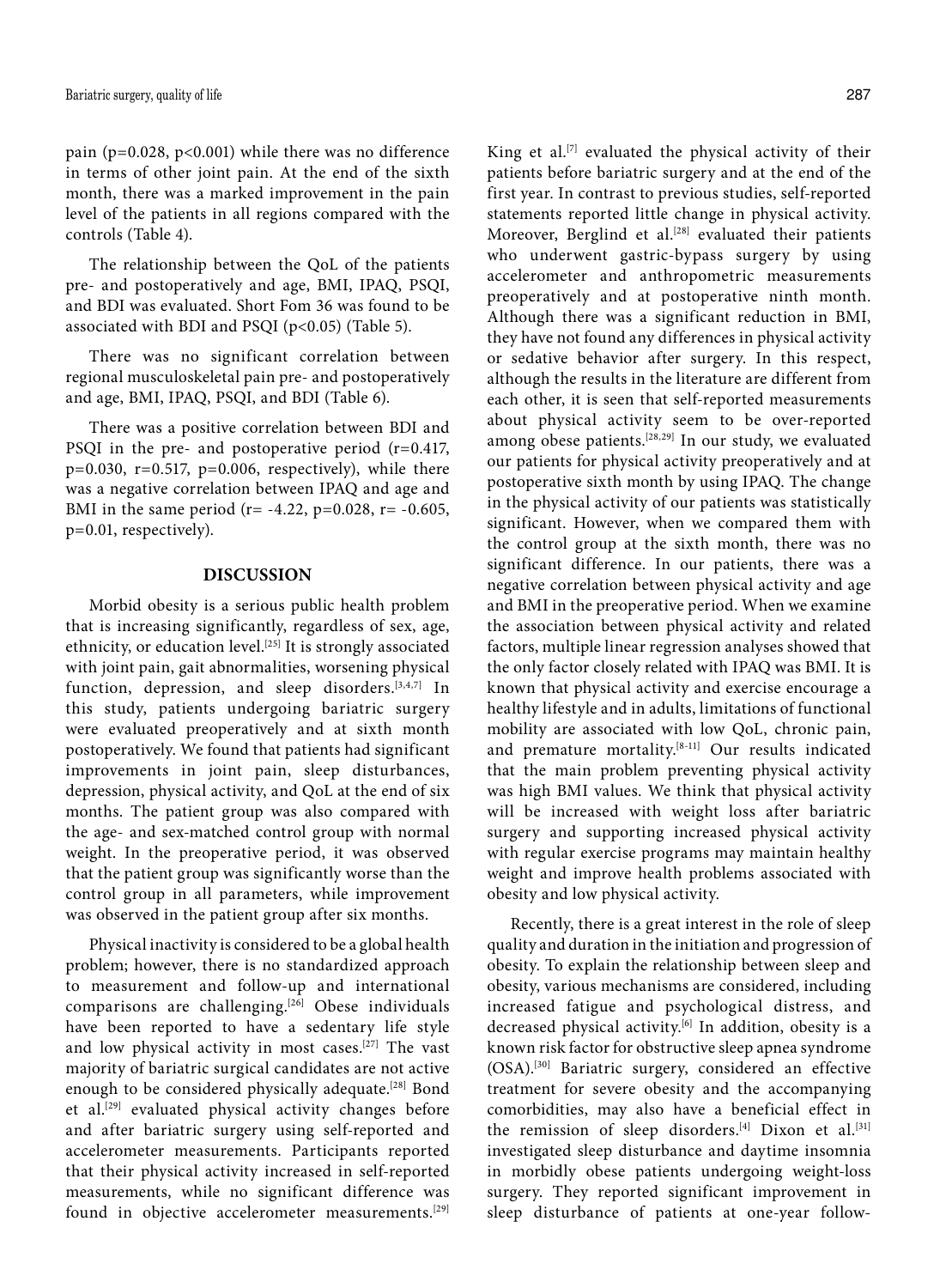up postoperatively. Pinto et al.<sup>[4]</sup> found significant improvement in the PSQI scores of patients after bariatric surgery. Sharkey et al.<sup>[30]</sup> reported that severity of OSA was not associated with daytime sleepiness or sleep dysfunction in patients who underwent bariatric surgery for obesity treatment. In our study, patients who underwent bariatric surgery had a significant improvement in sleep disturbance evaluated by PSQI. Many studies have been conducted on sleep disorders seen in obese patients, while the etiology has not been elucidated.<sup>[4-6,30,31]</sup> Other obesityrelated symptoms such as gastroesophageal reflux, depression, back and joint pain, or exercise dyspnea can lead to sleep disorders. In this study, a correlation was found between sleep disturbance and depression. Again, regional musculoskeletal pain, which was commonly present in our patients, showed significant improvement after the operation. According to our results, postoperative improvements in other comorbid conditions with weight loss may contribute to the relief of sleep disorders in patients.

In modern society, obesity is the most common physical disease, while the psychological disorder with the highest prevalence is depression.<sup>[32]</sup> Epidemiologic studies have shown that the prevalence of depression is higher among obese people (5-23%). [33] However, the relationship between obesity and depression remains unclear. Psychiatric problems such as major depression and binge eating disorders can contribute to severe obesity development. Some patients reported that they were eating more food during the depressive episode.<sup>[34]</sup> Studies have reported that depressive symptoms improve following weight loss through bariatric surgery, pharmacological interventions, behavioral therapy, and nutritional regulation.<sup>[31,35,36]</sup> Hayden et al.<sup>[35]</sup> evaluated depression in the preoperative period and at postoperative first year in obese patients who underwent bariatric surgery. They reported that depression continued with a marked decrease in BDI values. Dixon et al.<sup>[32]</sup> reported that patients who dropped all excess weight had even greater decreases in BDI scores. Depressive symptoms are significantly correlated with body image dissatisfaction. In addition, stigmatization, discrimination, and psychosocial distress that severe obese people are exposed to may increase depressive symptoms.[33] Depressive mood in obese patients leads to decrease in physical activity while bad lifestyle habits make it difficult to lose weight.<sup>[33]</sup> In our study, we found a significant decrease in BDI scores in obese patients after bariatric surgery. Postoperative BDI scores were higher than healthy controls; however,

there was no statistically significant difference between the two groups. Our results are consistent with the literature and support that significant weight loss and return to active life after surgery contribute to the reduction of depressive disorders.

Obesity is associated with impairment in mobility and musculoskeletal system disorders and can lead to disability and deterioration in the QoL.<sup>[1,25]</sup> Individuals with severe obesity are more likely to have psychological morbidity, disability, and low QoL.<sup>[6]</sup> Hooper et al.<sup>[36]</sup> found significant improvement in all parts of SF-36 in obese patients after bariatric surgery compared to preoperative period and postoperative results were as good as the control group. Nickel et al.<sup>[37]</sup> evaluated the QoL with SF-36 in patients who underwent gastric banding and they found significant improvement in the eight subgroups compared to the patients who did not undergo surgery. Araghi et al.<sup>[6]</sup> have shown that sleep disorders are strongly associated with depression, anxiety, and low QoL in patients with severe obesity. In our study, we found that patients who underwent bariatric surgery had a significant improvement in their QoL at the end of the sixth postoperative month. At the end of the sixth month, although there was a significant improvement in the QoL scores when compared to normal weight individuals, statistical differences persisted in subgroups other than physical role strength, general health, and vitality. In addition, in our patient group, BMI was still statistically significantly higher than healthy controls despite a significant decrease in postoperative period. There was a significant relationship between depression and sleep disturbance and QoL preand postoperatively in our patient group. Our results are consistent with the literature. Obese individuals generally score lower in their QoL assessment tools than those who are not obese and this depends on BMI, additional medical conditions, whether or not the person wants obesity treatment, or sex.<sup>[36]</sup> Rapid positive physical changes after bariatric surgery may increase patients' QoL perception. Improvements in depression and sleep disturbances and rapid weight loss can motivate the individual to make a lifestyle change for long-term success.

Obesity is one of the variables that cause musculoskeletal disorders by increasing the stress applied to the bone structure.<sup>[38]</sup> Musculoskeletal symptoms, mainly from the lower extremity, have been reported to have a higher prevalence in obese individuals. Joint disease due to excessive weight, resulting in overloading of musculoskeletal structures, which are mainly responsible for stabilizing and moving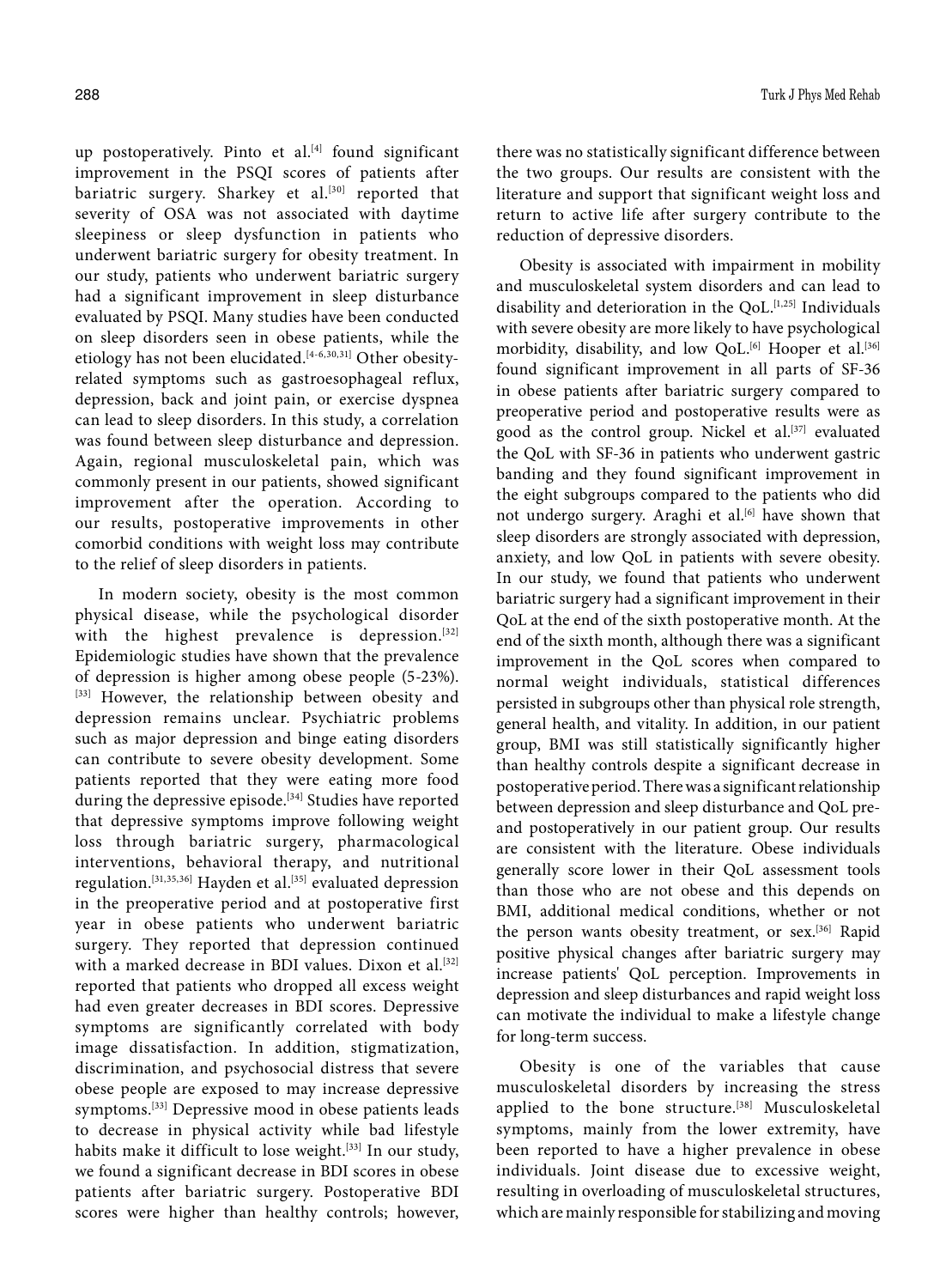the body, can cause some of these symptoms.[1] Hooper et al.<sup>[36]</sup> evaluated the spinal, upper, and lower extremity pain of patients who underwent bariatric surgery in the pre- and postoperative period. After weight loss, they found a significant decrease in all musculoskeletal pain except shoulder, hip, and trochanteric bursa pain. Vincent et al.<sup>[25]</sup> reported that there was a significant improvement in low back and knee pain in patients who underwent bariatric surgery. Furthermore, Speck et al.[15] examined numerous studies in their review and observed that in patients who underwent bariatric surgery, musculoskeletal pain with high preoperative prevalence decreased significantly in the postoperative period. Calenzai et al.<sup>[1]</sup> did not find any association between BMI and musculoskeletal symptoms in their study. We found a statistically significant improvement in musculoskeletal pain at sixth postoperative month in patients with lower back and lower limb pain. In the postoperative period, we found significant improvement in musculoskeletal pain when compared to the control group. Our results are consistent with the literature.  $[1,15,25,36]$  Pain experience, particularly musculoskeletal pain, is a problem for bariatric surgery patients because it may limit their relationship to physical activity and exercise.<sup>[15]</sup> Rapid reduction of musculoskeletal pain after bariatric surgery can be explained by two mechanisms. These are the positive effect of lower fat tissue mass on cartilage remodeling with reduced systemic inflammation and lower mechanical stress due to weight loss.[25]

The limitation of this study was the relatively small patient population. Studies with larger sample numbers will corroborate our preliminary findings.

In conclusion, significant weight loss after bariatric surgery improves functional recovery and patient's psychology in a short time. We conclude that the results of bariatric surgery may be successful in carefully selected patients with comorbid conditions.

## **Declaration of conflicting interests**

The authors declared no conflicts of interest with respect to the authorship and/or publication of this article.

#### **Funding**

The authors received no financial support for the research and/or authorship of this article.

## **REFERENCES**

1. Calenzani G, Santos FFD, Wittmer VL, Freitas GKF, Paro FM. Prevalence of musculoskeletal symptoms in obese patients candidates for bariatric surgery and its impact on health related quality of life. Arch Endocrinol Metab 2017;61:319-25.

- 2. El-Khani U, Ahmed A, Hakky S, Nehme J, Cousins J, Chahal H, et al. The impact of obesity surgery on musculoskeletal disease. Obes Surg 2014;24:2175-92.
- 3. Birn I, Mechlenburg I, Liljensøe A, Soballe K, Larsen JF. The Association Between Preoperative Symptoms of Obesity in Knee and Hip Joints and the Change in Quality of Life After Laparoscopic Roux-en-Y Gastric Bypass. Obes Surg 2016;26:950-6.
- 4. Pinto TF, de Bruin PFC, de Bruin VMS, Lopes PM, Lemos FN. Obesity, Hypersomnolence, and Quality of Sleep: the Impact of Bariatric Surgery. Obes Surg 2017;27:1775-9.
- 5. Jennings JR, Muldoon MF, Hall M, Buysse DJ, Manuck SB. Self-reported sleep quality is associated with the metabolic syndrome. Sleep 2007;30:219-23.
- 6. Araghi MH, Jagielski A, Neira I, Brown A, Higgs S, Thomas GN, et al. The complex associations among sleep quality, anxiety-depression, and quality of life in patients with extreme obesity. Sleep 2013;36:1859-65.
- 7. King WC, Hsu JY, Belle SH, Courcoulas AP, Eid GM, Flum DR, et al. Pre- to postoperative changes in physical activity: report from the longitudinal assessment of bariatric surgery-2 (LABS-2). Surg Obes Relat Dis 2012;8:522-32.
- 8. Kubat E, Giori NJ, Hwa K, Eisenberg D. Osteoarthritis in veterans undergoing bariatric surgery is associated with decreased excess weight loss: 5-year outcomes. Surg Obes Relat Dis 2016;12:1426-30.
- 9. Paoli A, Moro T, Bianco A. Lift weights to fight overweight. Clin Physiol Funct Imaging 2015;35:1-6.
- 10. Bianco A, Bellafiore M, Battaglia G, Paoli A, Caramazza G, Farina F, et al. The effects of indoor cycling training in sedentary overweight women. J Sports Med Phys Fitness 2010;50:159-65.
- 11. Ryder JR, Gross AC, Fox CK, Kaizer AM, Rudser KD, Jenkins TM, et al. Factors associated with long-term weightloss maintenance following bariatric surgery in adolescents with severe obesity. Int J Obes (Lond) 2018;42:102-7.
- 12. Koonce RC, Bravman JT. Obesity and osteoarthritis: more than just wear and tear. J Am Acad Orthop Surg 2013;21:161-9.
- 13. Peltonen M, Lindroos AK, Torgerson JS. Musculoskeletal pain in the obese: a comparison with a general population and long-term changes after conventional and surgical obesity treatment. Pain 2003;104:549-57.
- 14. Sjöström L. Bariatric surgery and reduction in morbidity and mortality: experiences from the SOS study. Int J Obes (Lond) 2008;32:S93-7.
- 15. Speck RM, Bond DS, Sarwer DB, Farrar JT. A systematic review of musculoskeletal pain among bariatric surgery patients: implications for physical activity and exercise. Surg Obes Relat Dis 2014;10:161-70.
- 16. Sach TH, Barton GR, Doherty M, Muir KR, Jenkinson C, Avery AJ. The relationship between body mass index and health-related quality of life: comparing the EQ-5D, EuroQol VAS and SF-6D. Int J Obes (Lond) 2007;31:189-96.
- 17. Craig CL, Marshall AL, Sjöström M, Bauman AE, Booth ML, Ainsworth BE, et al. International physical activity questionnaire: 12-country reliability and validity. Med Sci Sports Exerc 2003;35:1381-95.